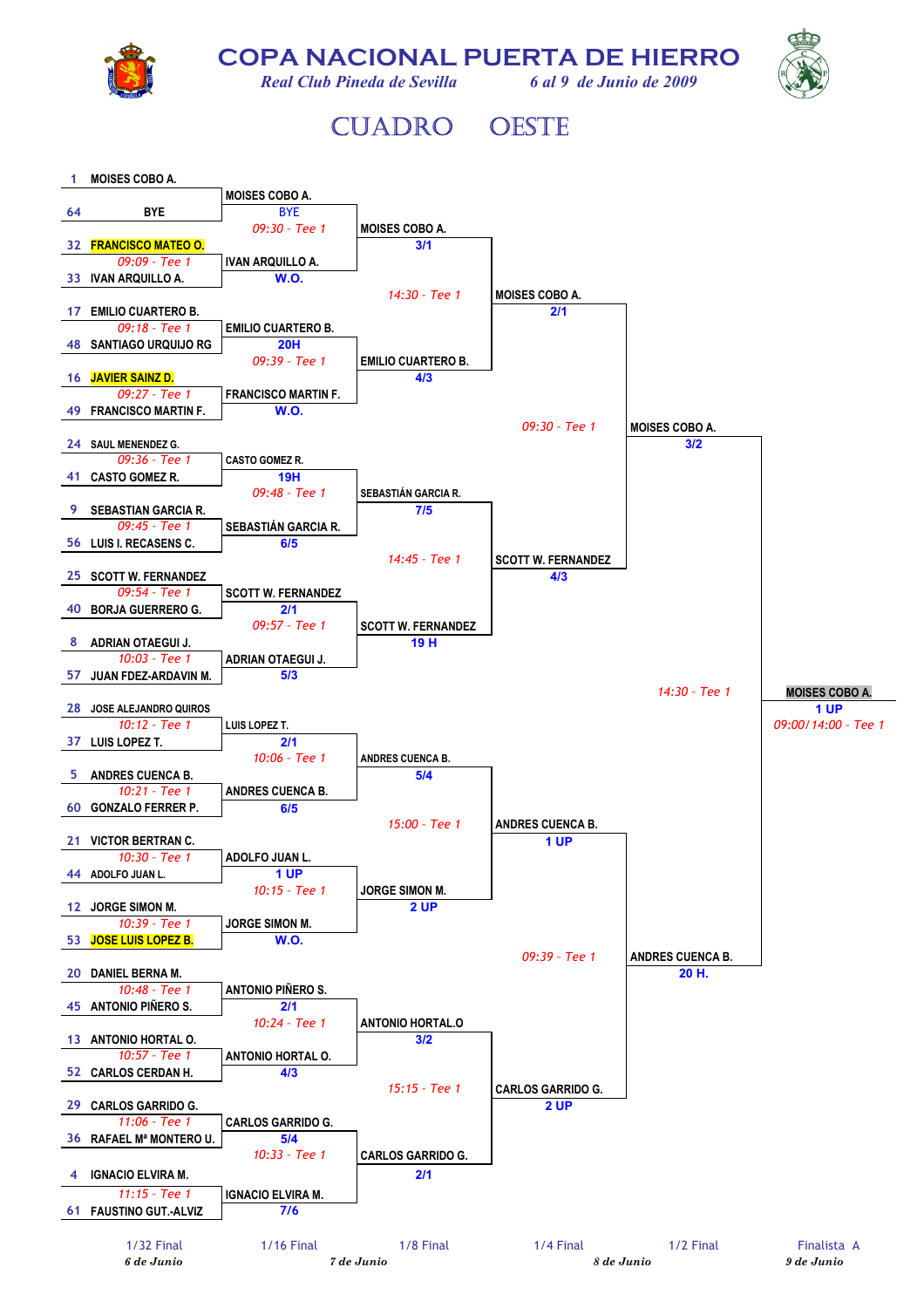**COPA NACIONAL PUERTA DE HIERRO** 



*Real Club Pineda de Sevilla 6 al 9 de Junio de 2009* 



## CUADRO ESTE